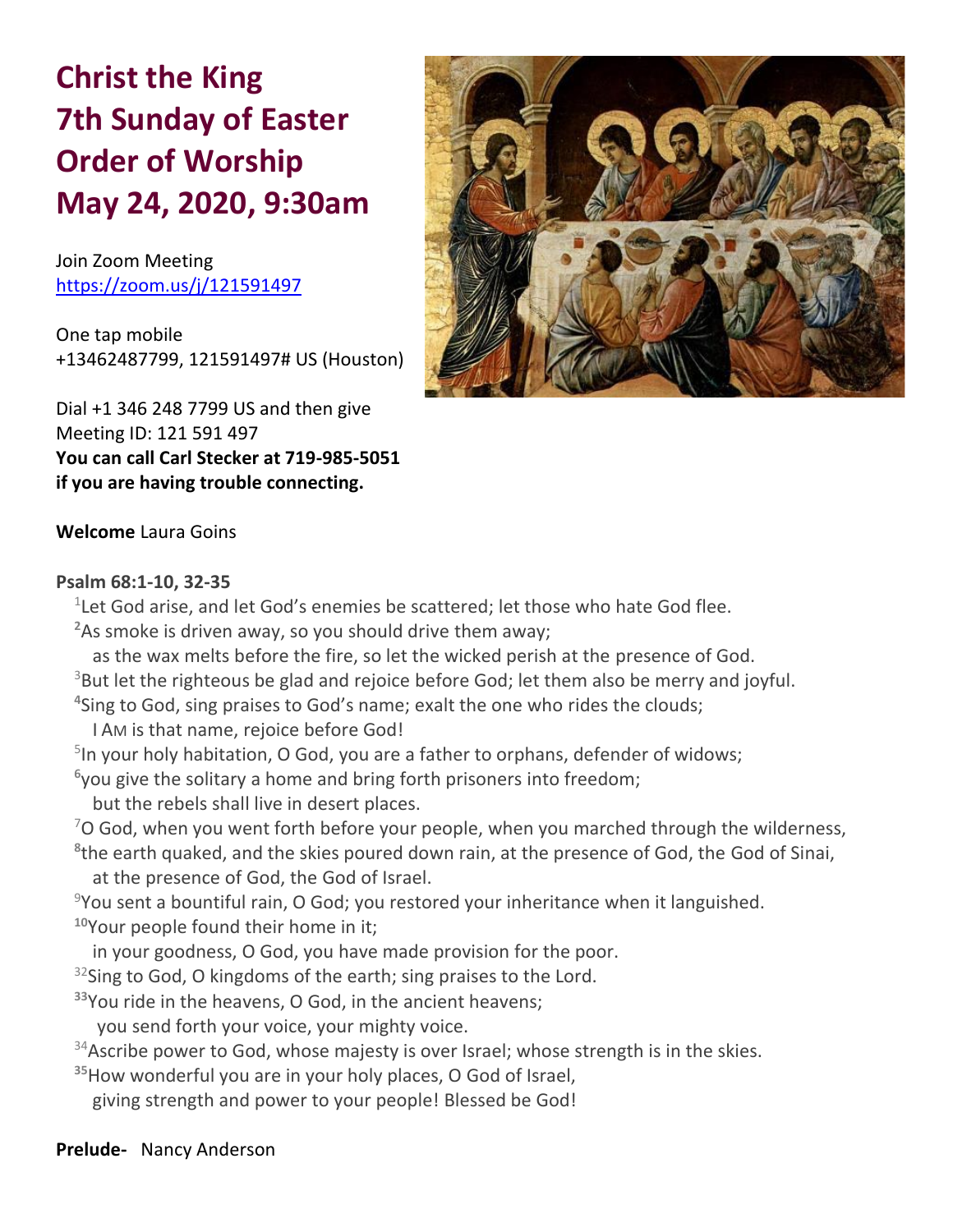# **Thanksgiving for Baptism**

Alleluia! Christ is risen. **Christ is risen indeed. Alleluia!** Joined to Christ in the waters of baptism, we are raised with him to new life. Let us give thanks for the gift of baptism. We give you thanks, O God, for in the beginning you created us in your image and planted us in a well-watered garden. In the desert you promised pools of water for the parched, and you gave us water from the rock. When we did not know the way, you sent the Good Shepherd to lead us to still waters. At the cross, you watered us from Jesus' wounded side, and on this day, you shower us again with the water of life. **Amen.**

# *Baptized and Set Free*ELW 453 sung by Hanna Silver

**1.** We are people created, chosen by God. Then we're washed, ever gently, in mercy and love. Sin has power no more. Jesus opened the door to a fountain bringing healing, and wholeness and more.

## **Greeting**

The grace of our Lord Jesus Christ, the love of God, and the communion of the Holy Spirit be with you all. **And also with you.**

**Hymn of Praise** *Now All the Vault of Heaven Resounds* ELW 367; verse 4 **Adoring praises now we bring and with the heav'nly blessed sing: "Christ has triumphed! Alleluia!" Be to the Father, and our Lord, to Spirit blest, most holy God, all the glory, never ending! Alleluia, alleluia, alleluia!**

## **Prayer of the Day**

O God of glory, your Son Jesus Christ suffered for us and ascended to your right hand. Unite us with Christ and each other in suffering and in joy, that all the world may be drawn into your bountiful presence, through Jesus Christ, our Savior and Lord, who lives and reigns with you and the Holy Spirit, one God, now and forever. **Amen.**

## **First Reading: Acts 1:6-14**

*Today's reading is part of the introduction to the narrative of the outpouring of the Spirit on Pentecost. These verses tell of the risen Lord's conversation with his disciples on the eve of his ascension, in which he promises that they will receive the power of the Holy Spirit.*

 $6$ When [the apostles] had come together, they asked [Jesus], "Lord, is this the time when you will restore the kingdom to Israel?" <sup>7</sup>He replied, "It is not for you to know the times or periods that the Father has set by his own authority.  $8$ But you will receive power when the Holy Spirit has come upon you; and you will be my witnesses in Jerusalem, in all Judea and Samaria, and to the ends of the earth." <sup>9</sup>When he had said this, as they were watching, he was lifted up, and a cloud took him out of their sight.  $10$ While he was going and they were gazing up toward heaven, suddenly two men in white robes stood by them.  $11$ They said, "Men of Galilee, why do you stand looking up toward heaven? This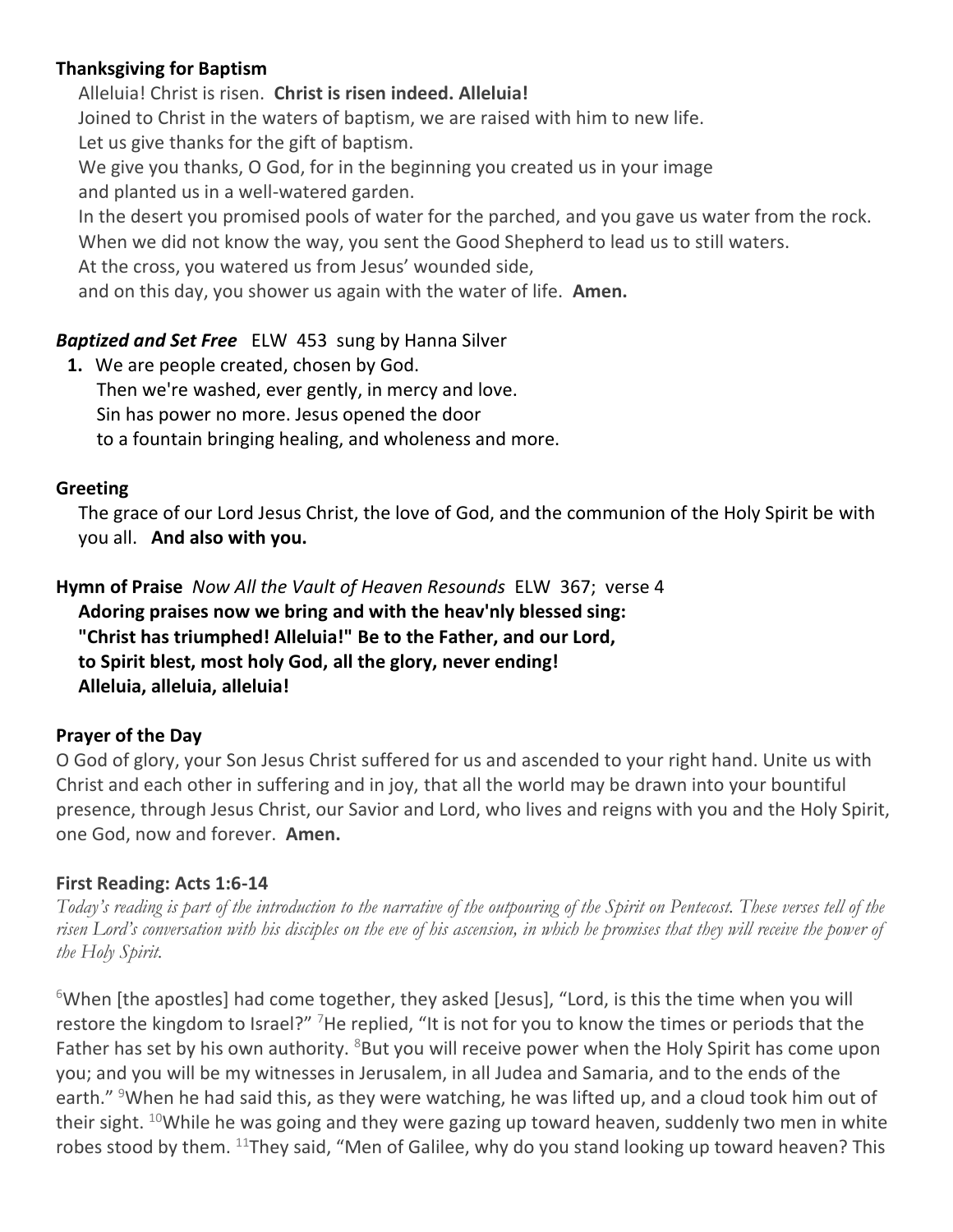Jesus, who has been taken up from you into heaven, will come in the same way as you saw him go into heaven."

 $12$ Then they returned to Jerusalem from the mount called Olivet, which is near Jerusalem, a sabbath day's journey away.  $^{13}$ When they had entered the city, they went to the room upstairs where they were staying, Peter, and John, and James, and Andrew, Philip and Thomas, Bartholomew and Matthew, James son of Alphaeus, and Simon the Zealot, and Judas son of James.  $^{14}$ All these were constantly devoting themselves to prayer, together with certain women, including Mary the mother of Jesus, as well as his brothers.

Word of God; word of life. **Thanks be to God.**

## **Children's message**



The gospel according to John chapter 17.

**Glory to you, O Lord.**

## **Gospel: John 17:1-11**

*On the night before his crucifixion, Jesus prays to his heavenly Father, asking that those who continue his work in this world will live in unity.*

<sup>1</sup>After Jesus had spoken these words [to his disciples], he looked up to heaven and said, "Father, the hour has come; glorify your Son so that the Son may glorify you, <sup>2</sup>since you have given him authority over all people, to give eternal life to all whom you have given him.  $3$ And this is eternal life, that they may know you, the only true God, and Jesus Christ whom you have sent. <sup>4</sup>I glorified you on earth by finishing the work that you gave me to do. <sup>5</sup>So now, Father, glorify me in your own presence with the glory that I had in your presence before the world existed.

<sup>6</sup>"I have made your name known to those whom you gave me from the world. They were yours, and you gave them to me, and they have kept your word. <sup>7</sup>Now they know that everything you have given me is from you; <sup>8</sup>for the words that you gave to me I have given to them, and they have received them and know in truth that I came from you; and they have believed that you sent me. <sup>9</sup>I am asking on their behalf; I am not asking on behalf of the world, but on behalf of those whom you gave me, because they are yours. <sup>10</sup>All mine are yours, and yours are mine; and I have been glorified in them.  $11$ And now I am no longer in the world, but they are in the world, and I am coming to you. Holy Father, protect them in your name that you have given me, so that they may be one, as we are one."

The good news of the Lord. **Praise to you, O Christ.**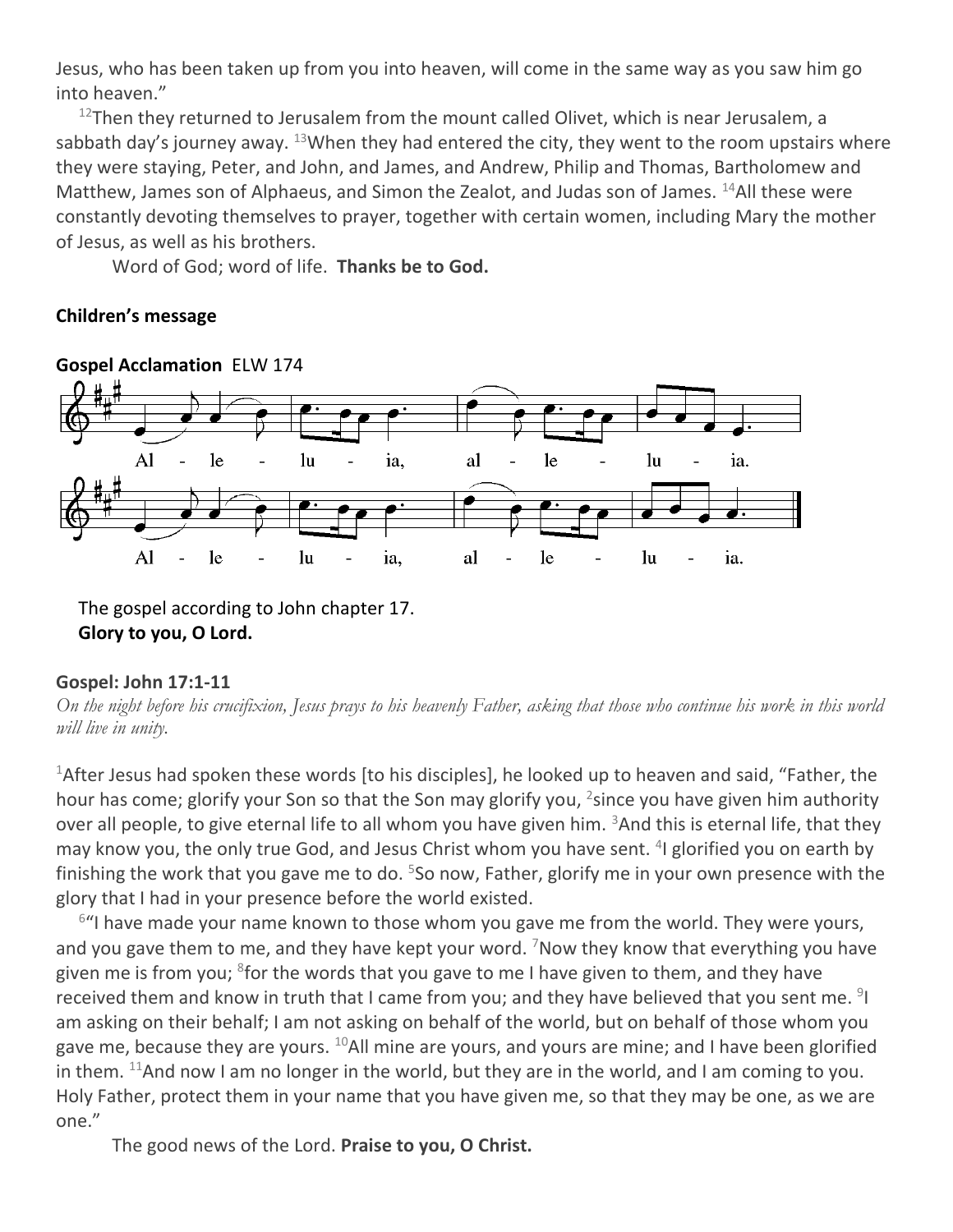

Text: John Fawcett, 1740-1817, alt. Music: DENNIS, Johann G. Nägeli, 1773-1836, adapt.

#### **Prayers of Intercession**

Uplifted by the promised hope of healing and resurrection, we join the people of God in all times and places in praying for the church, the world, and all who are in need.

Lord, in your mercy, **hear our prayer.**

With bold confidence in your love, almighty God, we place all for whom we pray into your eternal care; through Christ our Lord. **Amen.**

#### **Peace**

The peace of Christ be with you always. **And also with you.**

## **Offering Message**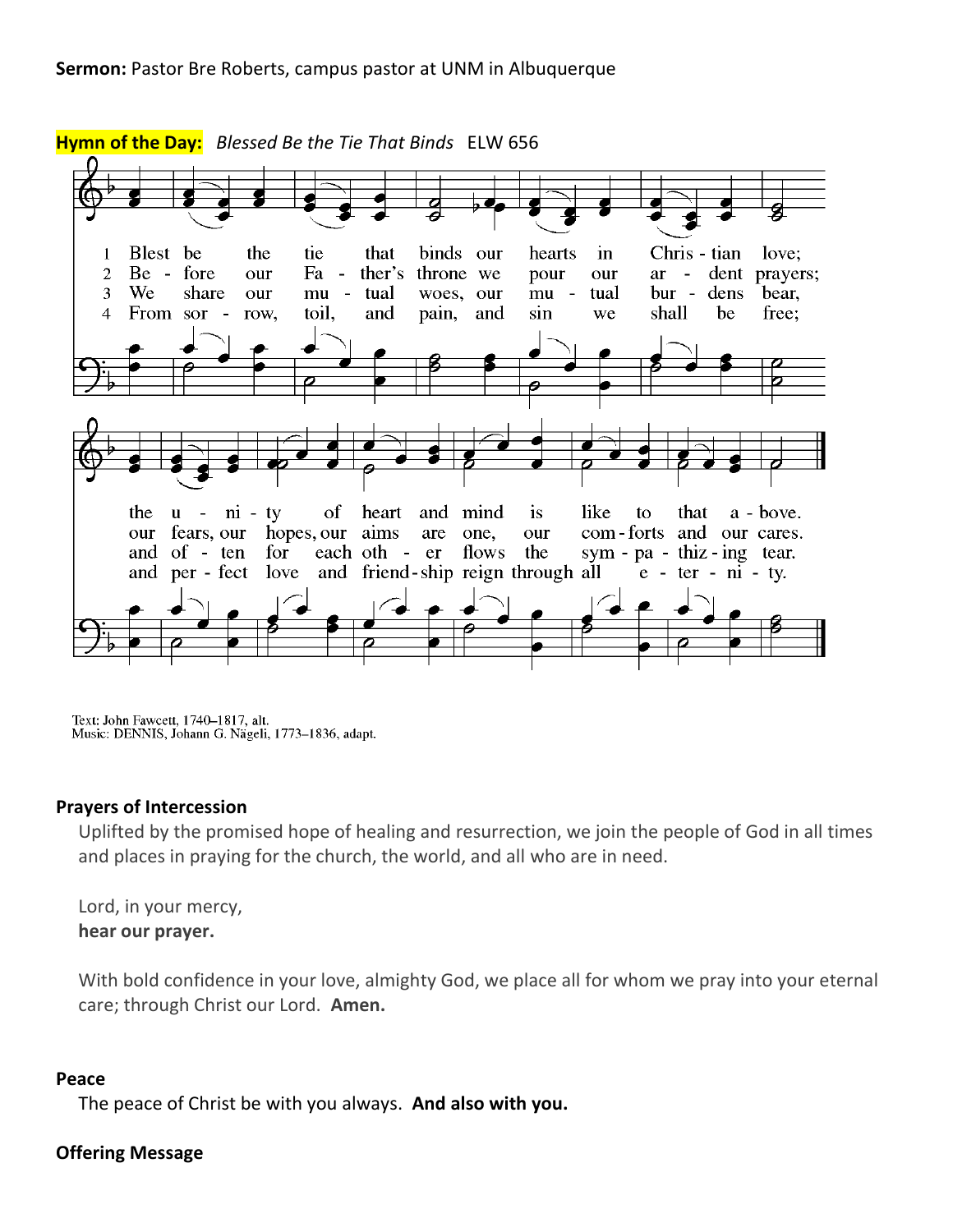#### **Children's Song:** *Blessed Be the Name*

- **1 Blessed be the name, blessed be the name, blessed be the name, Jesus' name. Blessed be the name, blessed be the name, blessed be the name, Jesus' name. Believe! Alleluia, alleluia. Blessed be the name, Jesus' name. Believe! Alleluia, alleluia. Blessed be the name, Jesus' name.**
- **2 Let us go to Jesus, let us go to Jesus, let us go to Jesus in heav'n. Let us go to Jesus, let us go to Jesus, let us go to Jesus in heav'n. Believe! Alleluia, alleluia. Let us go to Jesus in heav'n. Believe! Alleluia, alleluia. Let us go to Jesus in heav'n.**

#### **Offering Prayer**

Merciful God, our ordinary gifts seem small for such a celebration, but you make of them an abundance, just as you do with our lives. You call us from death to life, from silence to speech, from idleness to action. We give thanks for your saving love in Jesus Christ our Lord. **Amen.**

#### **Lord's Prayer**

**Our Father in heaven, hallowed be your name, your kingdom come, your will be done, on earth as in heaven. Give us today our daily bread. Forgive us our sins as we forgive those who sin against us. Save us from the time of trial and deliver us from evil. For the kingdom, the power, and the glory are yours, now and forever. Amen.**

#### **Announcements**